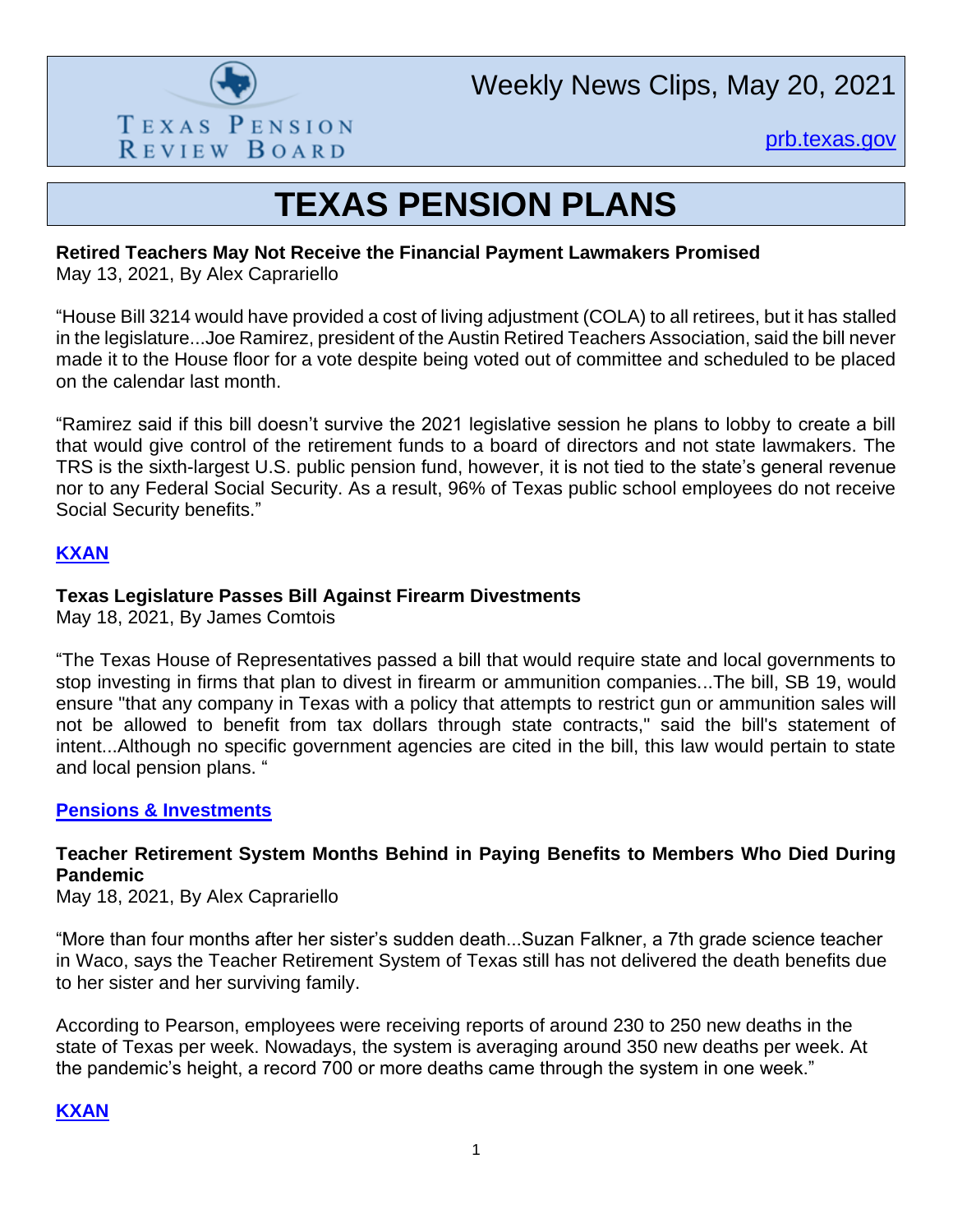# **TEXAS ECONOMIC INDICATORS**

## **Texas Reopening Barely Budged Either Economy or Virus Caseloads**

May 17, 2021, By Catarina Saraiva

"The end of Texas's mask mandate and business-capacity restrictions in March had no impact on economic activity or coronavirus case counts, according to a new study.

"The health-policy researchers' finding suggested that behavior is influenced more by personal risk calculations... especially a year into the pandemic and amid widespread vaccinations...The research looked at the five weeks following the March 10 reopening, a relatively short period. The authors also noted that the Texan experience may not necessarily reflect other parts of the country."

#### **[Bloomberg](https://www.bloomberg.com/news/articles/2021-05-17/texas-reopening-barely-budged-economy-virus-cases-study-finds)**

# **Jobless Texans Will Lose All Federal Unemployment Benefits, Including Extra Weekly \$300, After Gov. Greg Abbott Opts Out of the Program**

May 17, 2021, By Megan Menchaca

"Jobless Texans will soon lose access to all additional federal unemployment aid — including a \$300 per-week supplemental benefit — that was extended as a result of the pandemic after Gov. Greg Abbott on Monday said Texas will opt out of the federal assistance."

"Approximately 344,000 Texans were receiving assistance through the PUA program as of April 30, according to data compiled by economist Julia Coronado, economics professor at the University of Texas at Austin. That number is down from the approximately 563,000 Texans receiving aid through the PUA program to start the year..."

#### **[Texas Tribune](https://www.texastribune.org/2021/05/17/texas-unemployment-300-federal-benefit/)**

## **Texas Economy Coming Back Strong, But Inflation Concerns Cast a Shadow**

May 17, 2021, by John Mark Dempsey

(6:31 min. Listen)—Dr. Dale Funderburk, Northeast Texas economist and long-time Texas A&M-Commerce economics professor, reflects on a *Dallas Morning News* opinion piece extolling the [comeback of the Texas economy from the coronavirus pandemic.](https://www.dallasnews.com/opinion/commentary/2021/05/04/the-texas-economic-comeback-is-here/) But Dr. Funderburk says inflation could slow the recovery for Texas and the nation.

#### **[KETR](https://www.ketr.org/post/texas-economy-coming-back-strong-inflation-concerns-cast-shadow)**